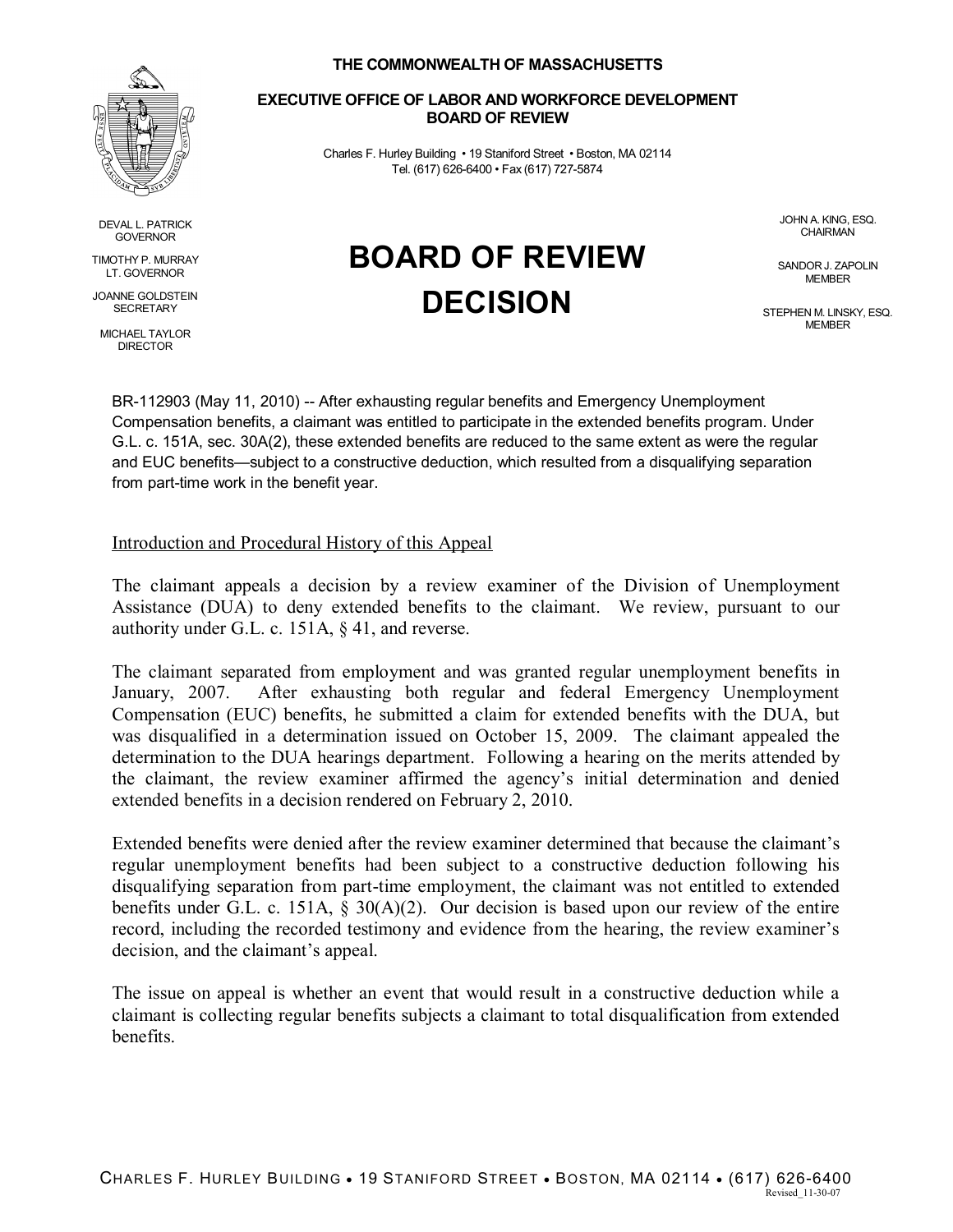# Findings of Fact

The review examiner's consolidated findings of fact and credibility assessments are set forth below in their entirety:

- 1. The claimant initiated a new benefit claim on January 16, 2007.
- 2. On November 14, 2008 the claimant was issued notice of a constructive deduction of benefits.
- 3. The claimant did not file an appeal on the matter.
- 4. On October 15, 2009, the claimant was issued a Notice to EB Claimant of Disqualification that notified the claimant he was disqualified from receiving Extended Benefits, as of the week ending May 23, 2009, and until he has eight weeks of work and in each week earned an amount equal to or in excess of his weekly benefit amount.
- 5. The claimant has had no other employment.

## Ruling of the Board

The Board adopts the review examiner's consolidated findings of fact. In so doing, we deem them to be supported by substantial and credible evidence. However, we reach our own conclusions of law, as are discussed below.

Based upon a disqualifying separation from subsequent part-time employment during the benefit year, the claimant's regular unemployment benefits were subject to a constructive deduction. His failure to appeal the constructive deduction rendered that determination final. Upon exhausting these regular benefits, the claimant received EUC, also subject to the constructive deduction. The question is whether this constructive deduction, by itself, disqualified the claimant from participating in the extended benefit program under G.L. c. 151A, § 30A.

G.L. c. 151A, § 30A provides, in relevant part, as follows:

(2) Except when the result would be inconsistent with the other provisions of this section, as provided in the regulations of the commissioner, the provisions of this chapter which apply to claims for, or the payment of, regular benefits shall apply to claims for, and the payment of, extended benefits.

A similar provision appears in § 202(a) of the Federal-State Extended Unemployment Compensation Act of 1970, which provided, in pertinent part, as follows: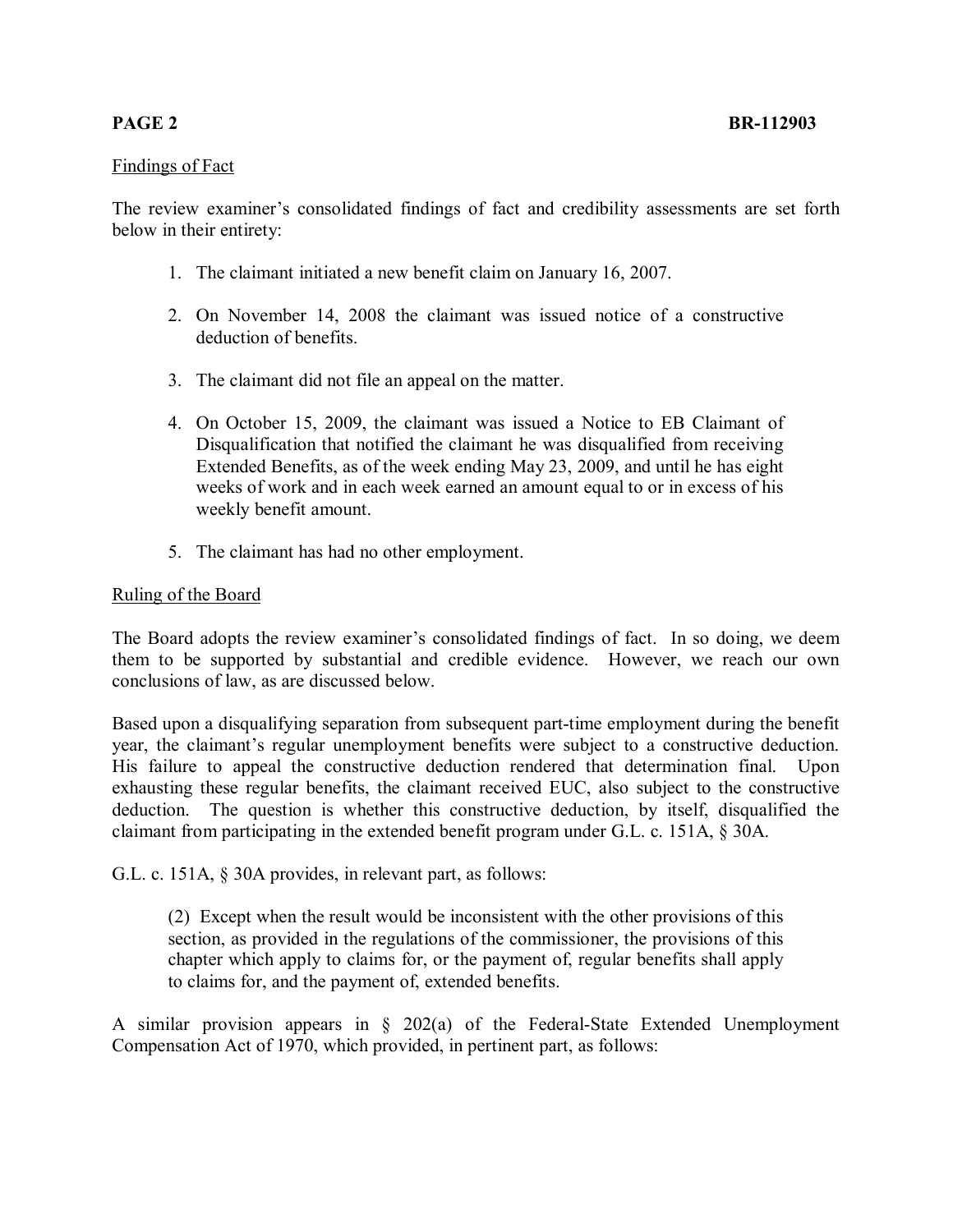(2) Except where inconsistent with the provisions of this title, the terms and conditions of the State law which apply to claims for regular compensation and to the payment thereof shall apply to claims for extended compensation and to the payment thereof.

In rendering our decision, we are aware of recent correspondence from the U.S. Department of Labor, which interpreted the above provisions to mean that a constructive deduction merely reduces a worker's entitlement to extended benefits to the same extent as regular benefits. *See* Letter from Gay M. Gilbert, Administrator, Office of Unemployment Insurance, U.S. Department of Labor, to Joanne Goldstein, Secretary, Massachusetts Department of Labor and Workforce Development, dated March 4, 2010.

In the present appeal, since the disqualifying separation from subsequent part-time employment merely reduced the claimant's regular benefits by the amount of his constructive deduction, the claimant should be entitled to extended benefits under G.L. c. 151A, § 30A, subject only to the same constructive deduction. Nothing in the record presents any other basis for denying extended benefits.

We, therefore, conclude as a matter of law that the constructive deduction does not disqualify the claimant from extended benefits under G.L. c. 151A, § 30A.

The review examiner's decision is reversed. The claimant is eligible to receive extended benefits as of the week ending May 23, 2009 and for subsequent weeks if otherwise eligible. These benefits shall be subject to the same constructive deduction imposed upon the claimant's regular unemployment benefits.